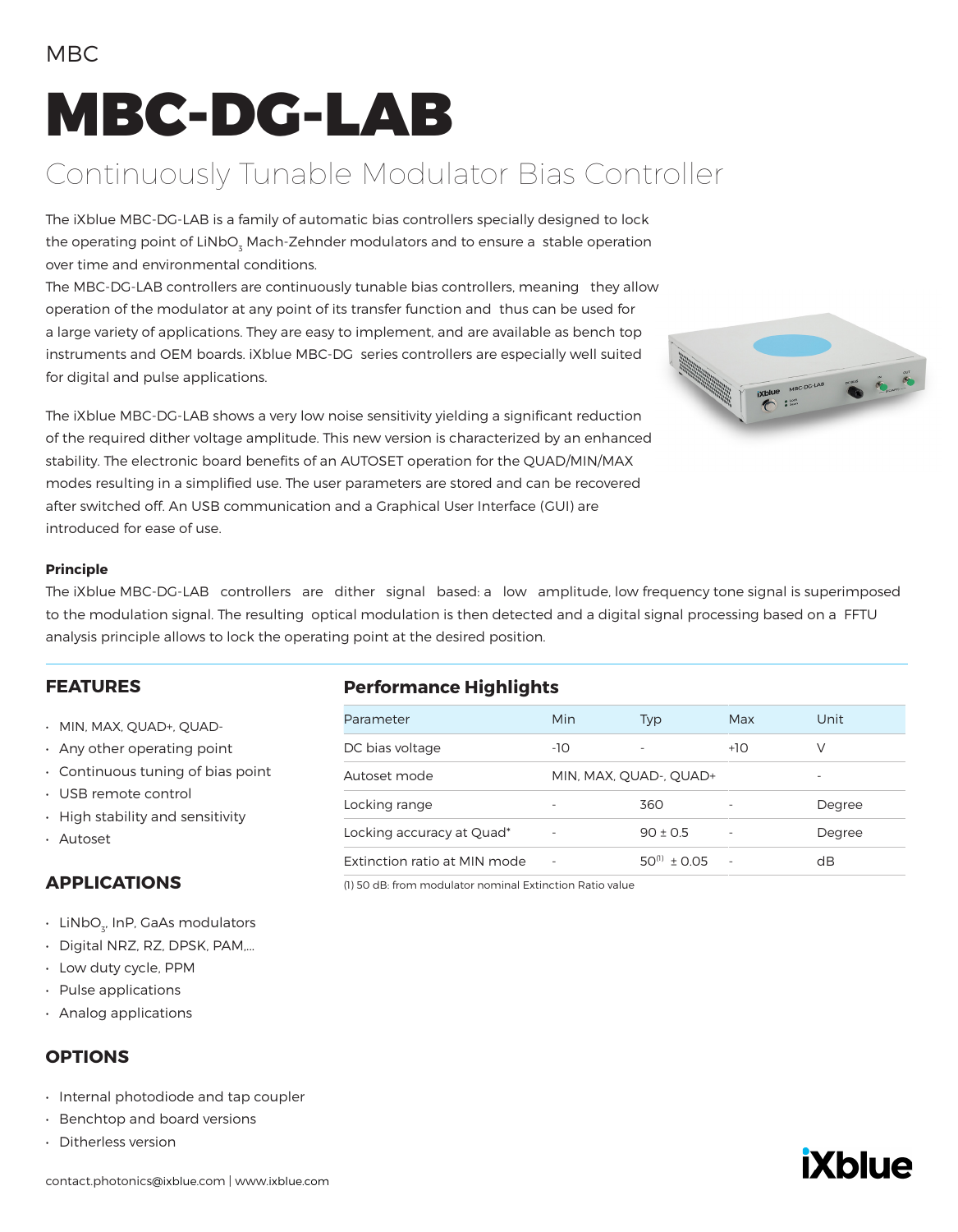### MODULATOR BIAS CONTROLLER | **MBC-DG-LAB SERIES** | 2/3

## MBC-DG-LAB

### Continuously Tunable Modulator Bias Controller

### **Electrical Characteristics**

| Parameter               | Symbol              | Condition                | Min                        | Typ                      | Max                                                  | Unit |
|-------------------------|---------------------|--------------------------|----------------------------|--------------------------|------------------------------------------------------|------|
| DC bias Voltage         | $V_{bias}$          | $\overline{\phantom{a}}$ | $-10$                      | $\overline{\phantom{a}}$ | $+10$                                                |      |
| Bias Voltage step       | $\Delta V_{bias}$   | Manual mode              | 0.001                      |                          | O.                                                   |      |
| Automatic locking point | $\sim$              | Transfer level           | other transfer level value |                          | MIN (0%), MAX (100%), QUAD- (-50%), QUAD+ (+50%) and |      |
| Dither frequency        | dither              | by 40 Hz frequency step  | 400                        |                          | 1400                                                 | Hz   |
| Dither amplitude        | $V_{\text{dither}}$ | by 1 mV amplitude step   | Ь                          | $\overline{\phantom{a}}$ | 1000                                                 | mV   |

### **Optical Characteristics**

| Parameter           | Symbol    | Condition                                                                                                                                                                                              | Min     | <b>Typ</b>               | Max    | Unit |
|---------------------|-----------|--------------------------------------------------------------------------------------------------------------------------------------------------------------------------------------------------------|---------|--------------------------|--------|------|
|                     |           | At Photodiode input port (MBC-DG-LAB version A0 & B0)                                                                                                                                                  |         |                          |        |      |
| λ<br>Wavelength     |           | MBC-DG-LAB-A0                                                                                                                                                                                          | 900     |                          | 1600   | nm   |
|                     |           | MBC-DG-LAB-B0                                                                                                                                                                                          | 600     |                          | 900    | nm   |
| Input optical power | <b>OP</b> | MBC-DG-LAB-A0 <sup>(1)</sup> - measured at 1550 nm                                                                                                                                                     | $-20$   | $-10$                    | $-3$   | dBm  |
|                     |           | MBC-DG-LAB-A0 <sup>(2)</sup> - measured at 1310 nm                                                                                                                                                     | $-19$   | $-10$                    | $-2$   | dBm  |
|                     |           | MBC-DG-LAB-A0 <sup>(3)</sup> - measured at 1060 nm                                                                                                                                                     | -18     | -8                       | $-0.8$ | dBm  |
|                     |           | MBC-DG-LAB-B0 <sup>(4)</sup> - measured at 850 nm                                                                                                                                                      | $-17$   | $-7$                     | 0.5    | dBm  |
|                     |           | At tap-Coupler input port (MBC-DG-LAB version A1, A2, A3, B1, B2)                                                                                                                                      |         |                          |        |      |
| Wavelength          | λ         | $\sim$                                                                                                                                                                                                 | 760     | $\overline{\phantom{a}}$ | 1600   | nm   |
| Input optical power | OP.       | MBC-DG-LAB-Al <sup>(1)</sup> - $\lambda$ range 1550 nm $\pm$ 20nm                                                                                                                                      | $\circ$ | 10                       | 17     | dBm  |
|                     |           | MBC-DG-LAB-A2 <sup>(2)</sup> - $\lambda$ range 1310 nm $\pm$ 20nm                                                                                                                                      | 0.5     | 13                       | 18     | dBm  |
|                     |           | MBC-DG-LAB-A3 $(3)$ - $\lambda$ range 1060 nm $\pm$ 20nm                                                                                                                                               | 2.5     | 11.5                     | 19     | dBm  |
|                     |           | MBC-DG-LAB-A4 $(4)$ - $\lambda$ range 950 nm $\pm$ 20nm                                                                                                                                                | 2.5     | 11.5                     | 19     | dBm  |
|                     |           | MBC-DG-LAB-B1 $^{(5)}$ - $\lambda$ range 850 nm ± 20nm                                                                                                                                                 | 2.8     | 12.5                     | 20     | dBm  |
|                     |           | MBC-DG-LAB-B2 <sup><math>(6)</math></sup> - $\lambda$ range 780 nm $\pm$ 20nm                                                                                                                          | 2.8     | 12.5                     | 20     | dBm  |
|                     |           | (i)Measured @ 1550 nm - <sup>(2)</sup> Measured @ 1310 nm - <sup>(3)</sup> Measured @ 1060 nm - <sup>(4)</sup> Measured @ 950 nm - <sup>(5)</sup> Measured @ 850 nm - <sup>(6)</sup> Measured @ 780 nm |         |                          |        |      |

#### **Bias Control Characteristics**

| Parameter                  | Symbol                   | Condition                                         | Min                      | <b>Typ</b>               | Max                      | Unit   |
|----------------------------|--------------------------|---------------------------------------------------|--------------------------|--------------------------|--------------------------|--------|
|                            |                          | <b>Timing</b>                                     |                          |                          |                          |        |
| Autotest (MIN, MAX, QUAD+) | Auto                     | Automatic scan                                    | 25                       | 30                       | 40                       | S      |
| Initialisation             | $\overline{\phantom{0}}$ | After an autoset                                  | $\overline{\phantom{a}}$ | 10                       | $\overline{\phantom{a}}$ | S      |
| Start up                   | $\overline{\phantom{a}}$ | $\sim$                                            | 10                       | $\overline{\phantom{a}}$ | 30                       | S      |
|                            |                          | QUAD+, QUAD-                                      |                          |                          |                          |        |
| Locking accuracy           |                          | At QUAD±                                          | 89.5                     | 90                       | 90.5                     | Degree |
| Locking stability          |                          | Over 2h and modulator temperature controlled -0.1 |                          |                          | $+O.1$                   | Degree |
|                            |                          | <b>Min &amp; Max Bias Performances</b>            |                          |                          |                          |        |
| <b>Extinction Ratio</b>    | ER                       | Modulator with ER > 50 dB & tap coupler           | ٠                        | $\overline{\phantom{a}}$ | 50                       | dB     |
| Locking stability          | $\Delta$ ER              | $\overline{\phantom{a}}$                          | $\qquad \qquad -$        | ± 0.05                   | $\overline{\phantom{a}}$ | dB     |
|                            |                          |                                                   |                          |                          |                          |        |